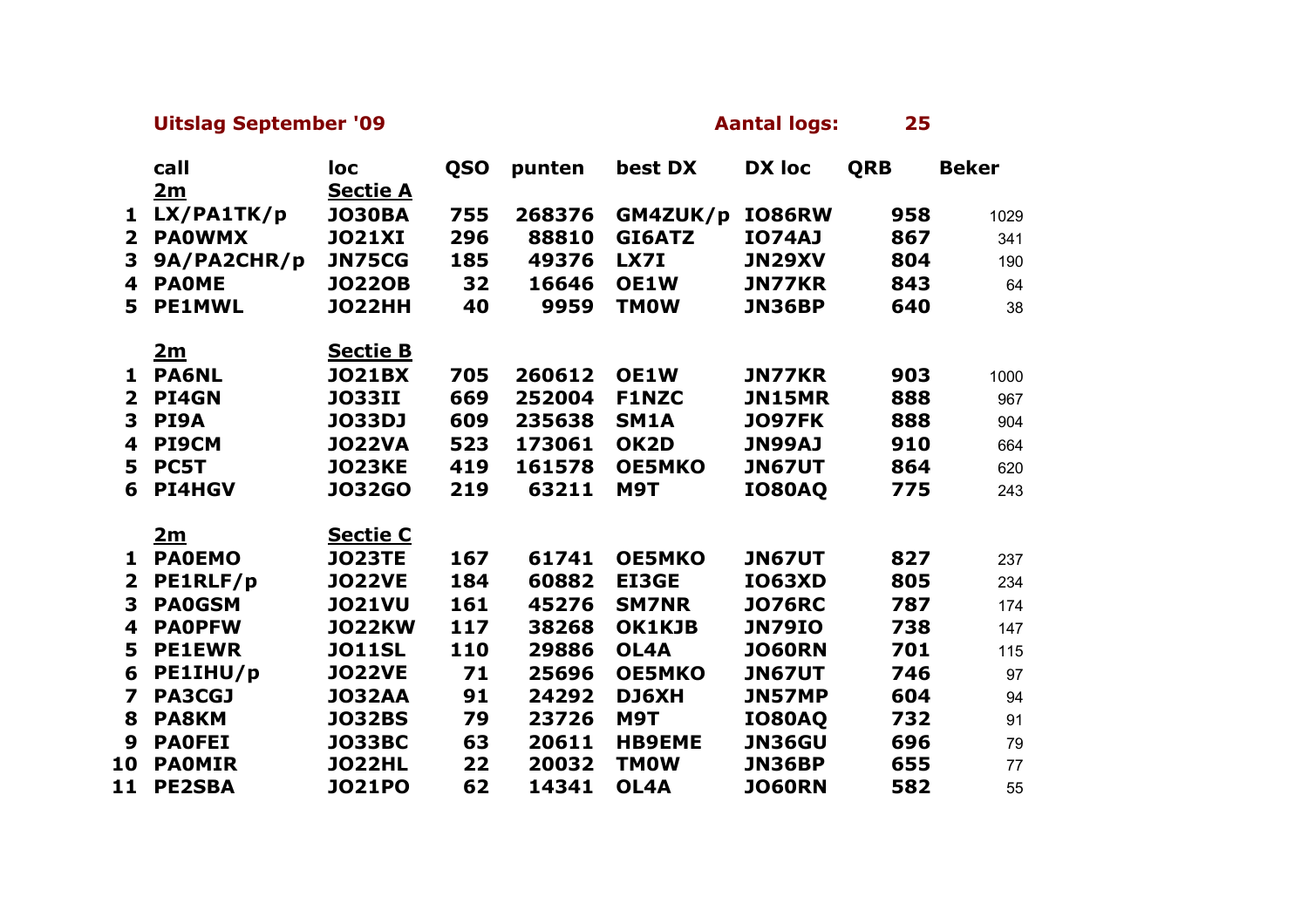| <b>12 PA5P</b> | JP32BF        | 34 | 10125 HB9EME | JN36GU        | 599 | 39 |
|----------------|---------------|----|--------------|---------------|-----|----|
| 13 PA5KM       | <b>JO11WL</b> |    | 5446 SK7MW   | <b>JO65WJ</b> | 747 | 21 |
| 14 PA9RZ       | <b>JO22GF</b> | 14 | 3306 DFOCI   | <b>JO51CH</b> | 403 | 13 |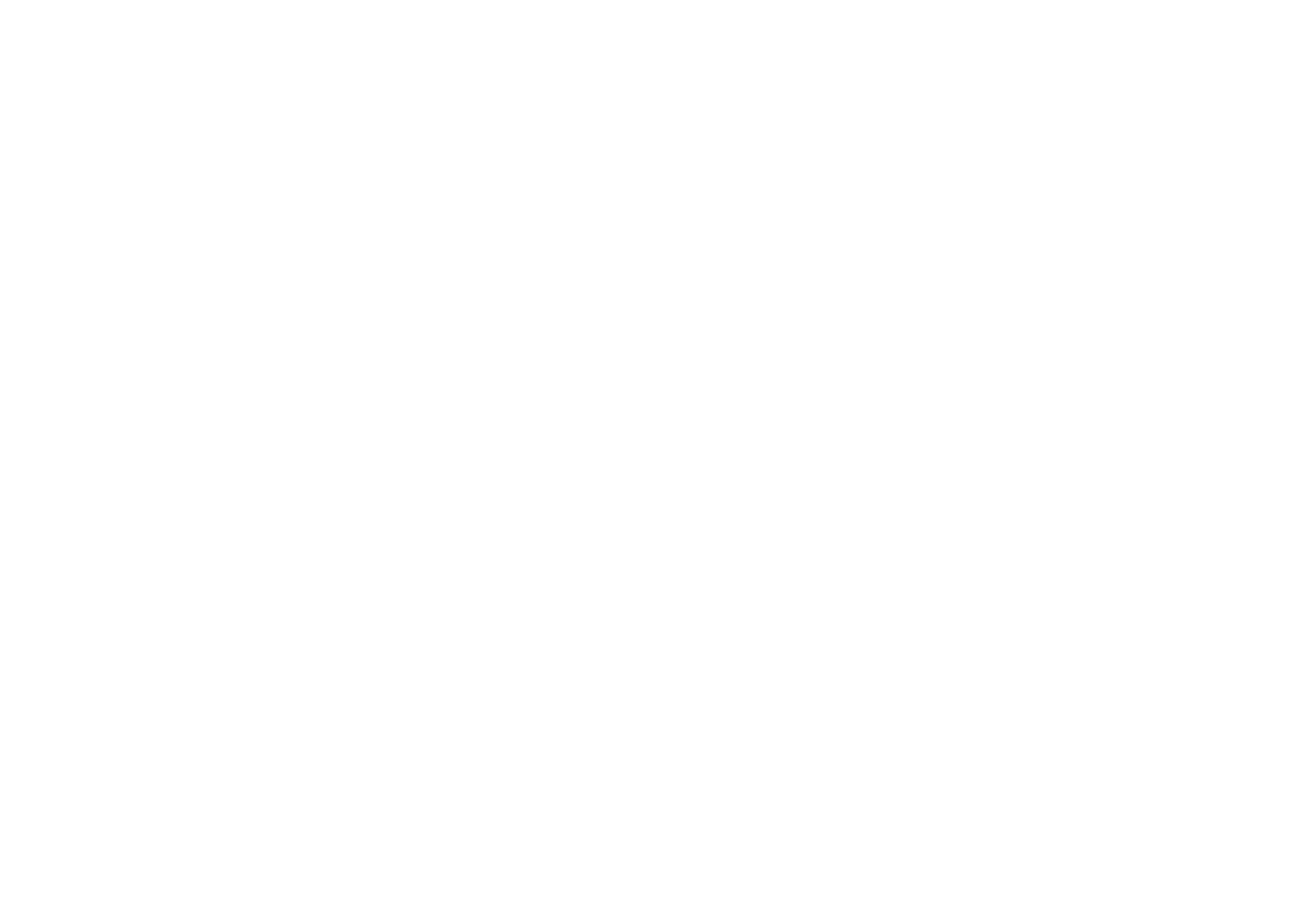DD5MN DM5M DJ7RST DR3M M2F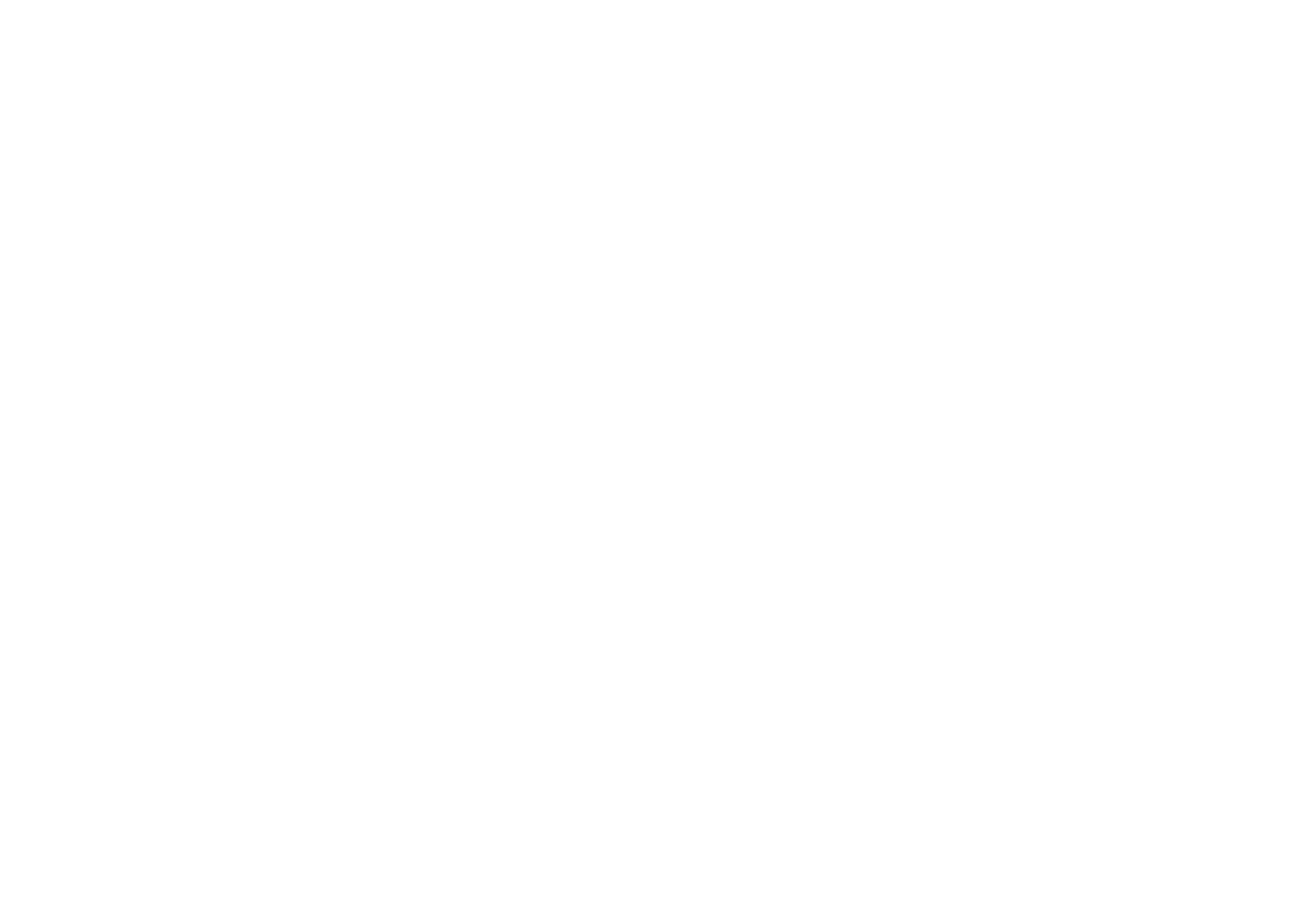| JN57WS | 656 |
|--------|-----|
| JN57WS | 656 |
| JN59UK | 621 |
| J043SV | 370 |
| IO90SS | 530 |

| JN79FX | 756 |      |         |
|--------|-----|------|---------|
| JN69UN | 643 |      |         |
| JO41ID | 196 |      |         |
|        |     |      |         |
| 29     |     | 4318 | DK1KO/p |
|        |     |      |         |
| J072GI | 635 |      |         |
| J072GI | 689 |      |         |
|        |     |      |         |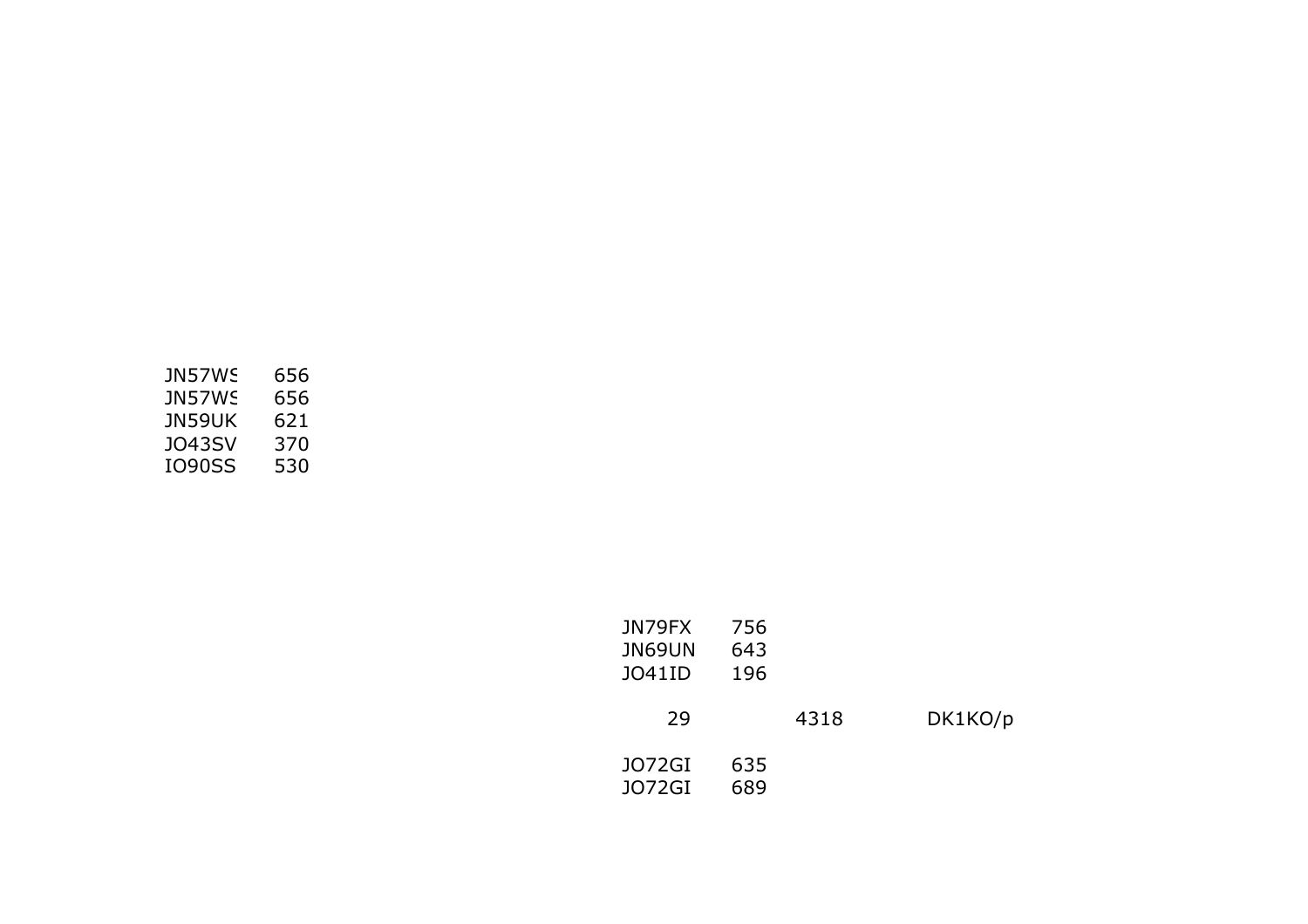| DL7YC        |
|--------------|
| DM7A         |
| DL7YC        |
| DL5YC        |
| <b>DK0PU</b> |
| PI4GN        |
|              |

| PA0EZ  | 10220F   |
|--------|----------|
| PA3AWJ | JO21GV   |
| PA2DRV | 1021 H.W |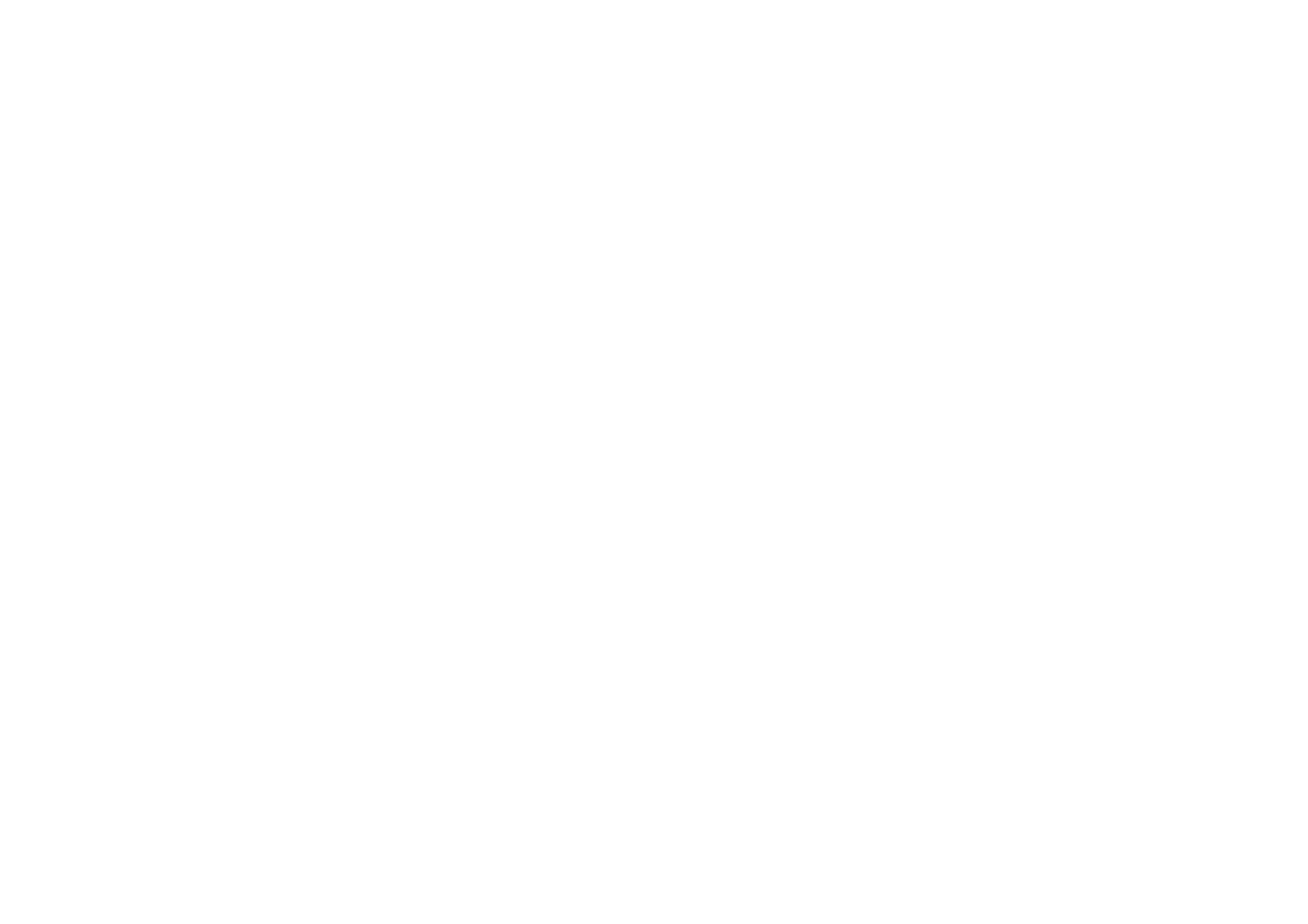JN58QH 557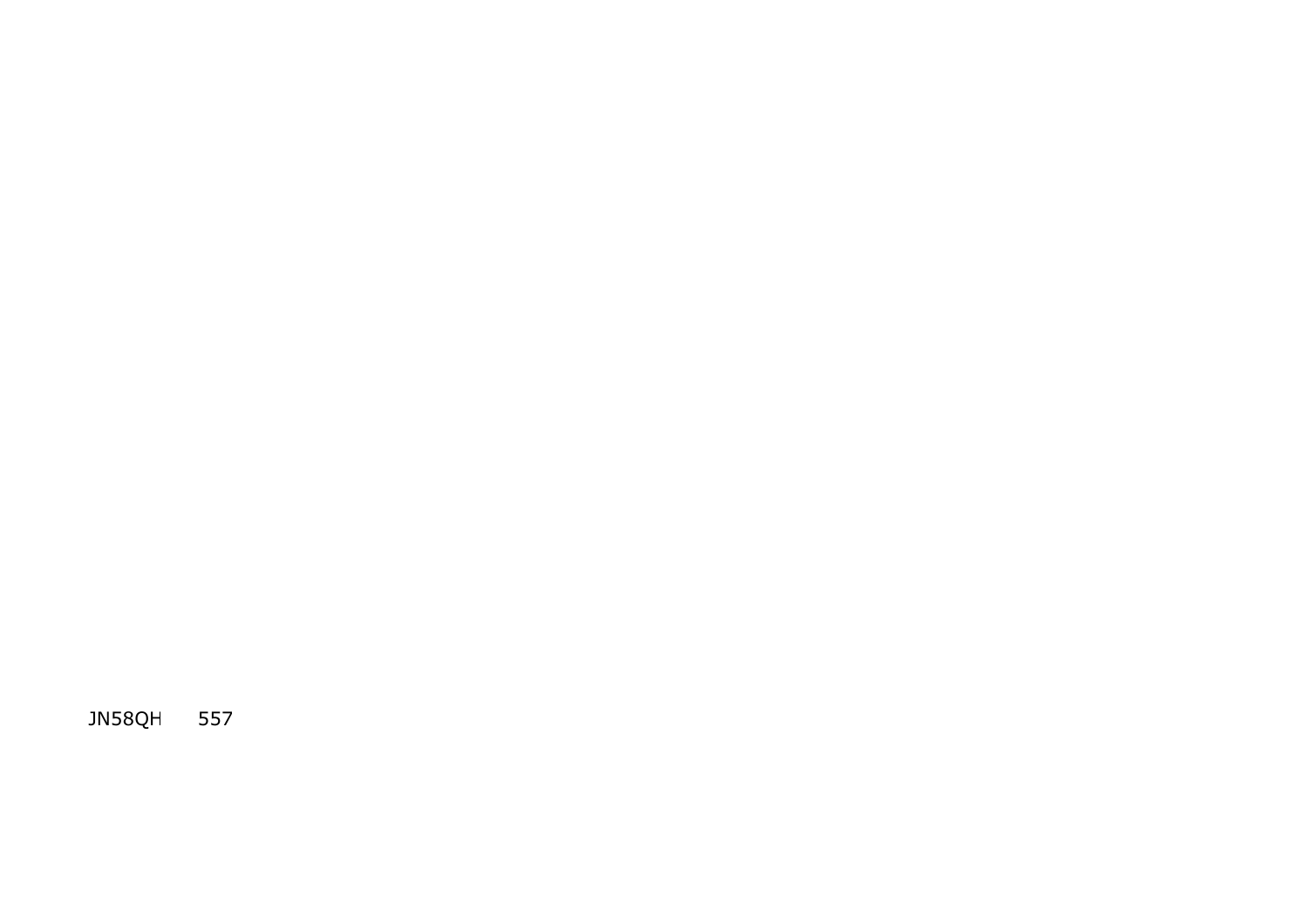| JO62PK        | 626 |
|---------------|-----|
| <b>JO60AM</b> | 546 |
| JO62PK        | 549 |
| JO62PK        | 604 |
| JO31JN        | 226 |
| JO33II        | 211 |
|               |     |

|    | 738  | PI4GN | JO33II | 161 |
|----|------|-------|--------|-----|
| ົາ | 271. | PI4GN | JO33II | 215 |
|    | 245  | PI4GN | JO33II | 211 |

| PA6NL JO21BX | 13 | 2766  | DL7YC   | JO62PK | 626 |
|--------------|----|-------|---------|--------|-----|
| PI4GN JO33II | 10 | 2135  | ON4IY/m | JO20HU | 313 |
|              |    | PA6NL | JO21BX  | -13    |     |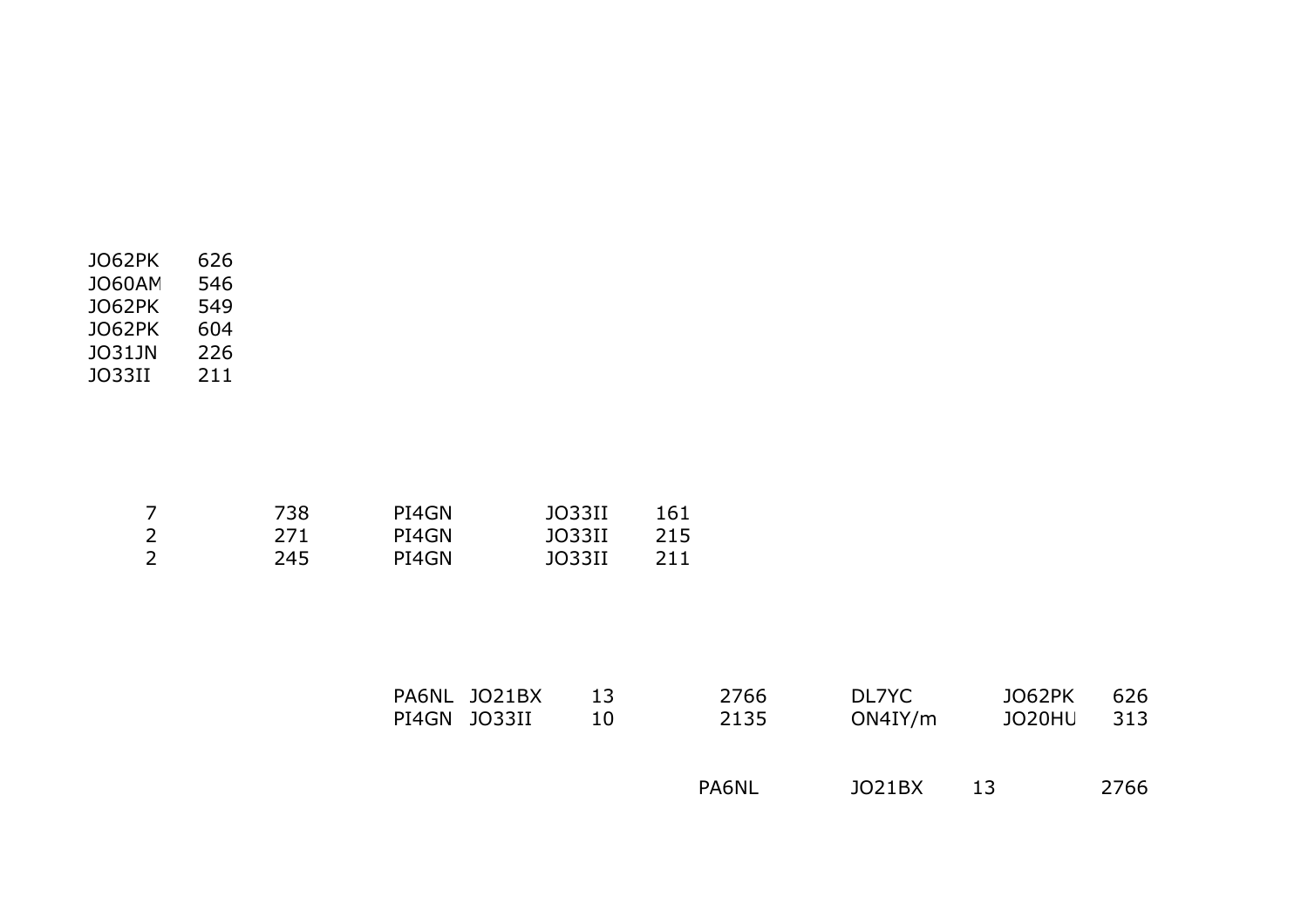| JO33II | 10 | 2135 |
|--------|----|------|
| J0220F | q  | 1281 |
| JO21GV | 4  | 664  |
| JO21HW |    | 35   |
|        |    |      |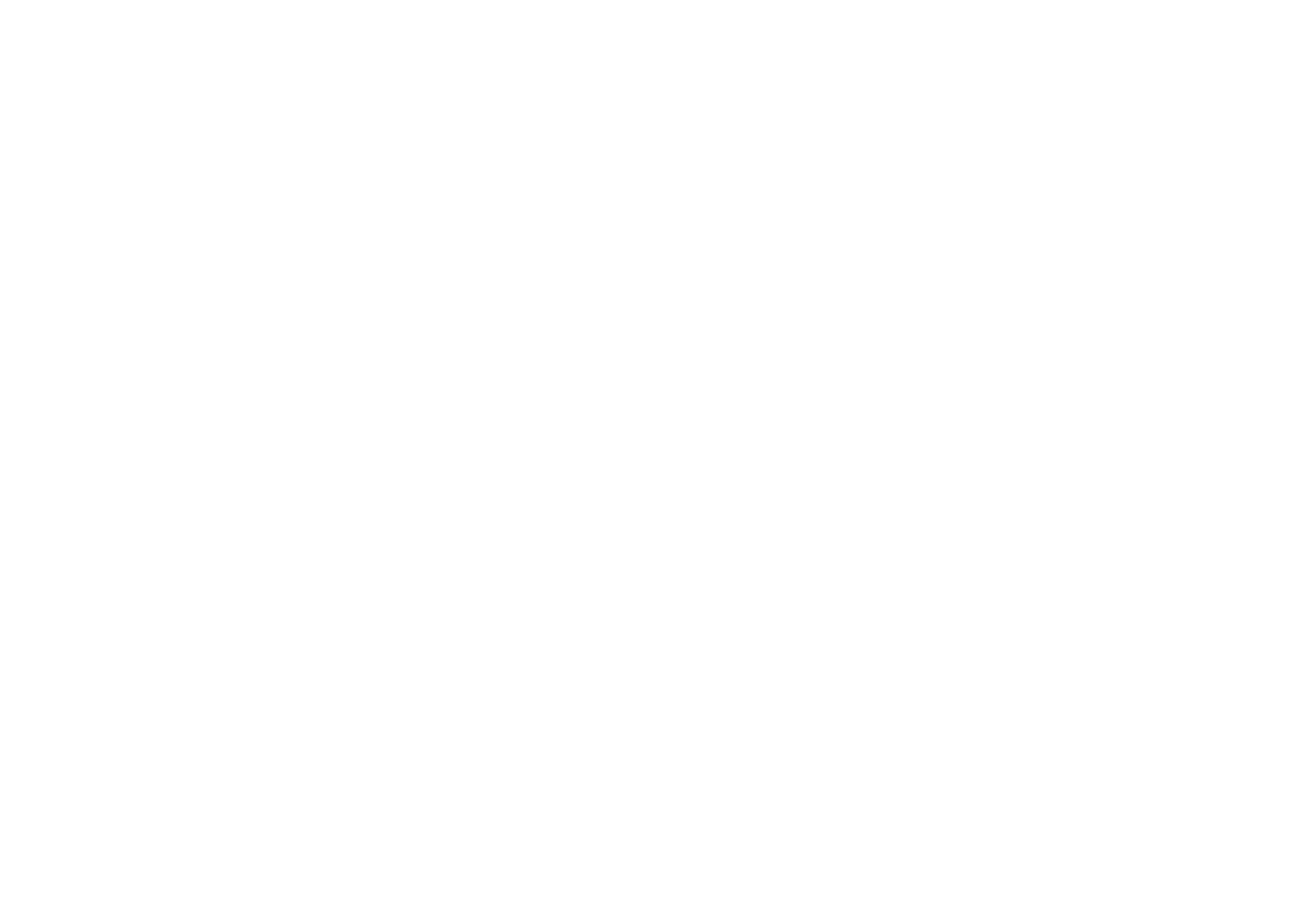DL7YC JO62PK 626